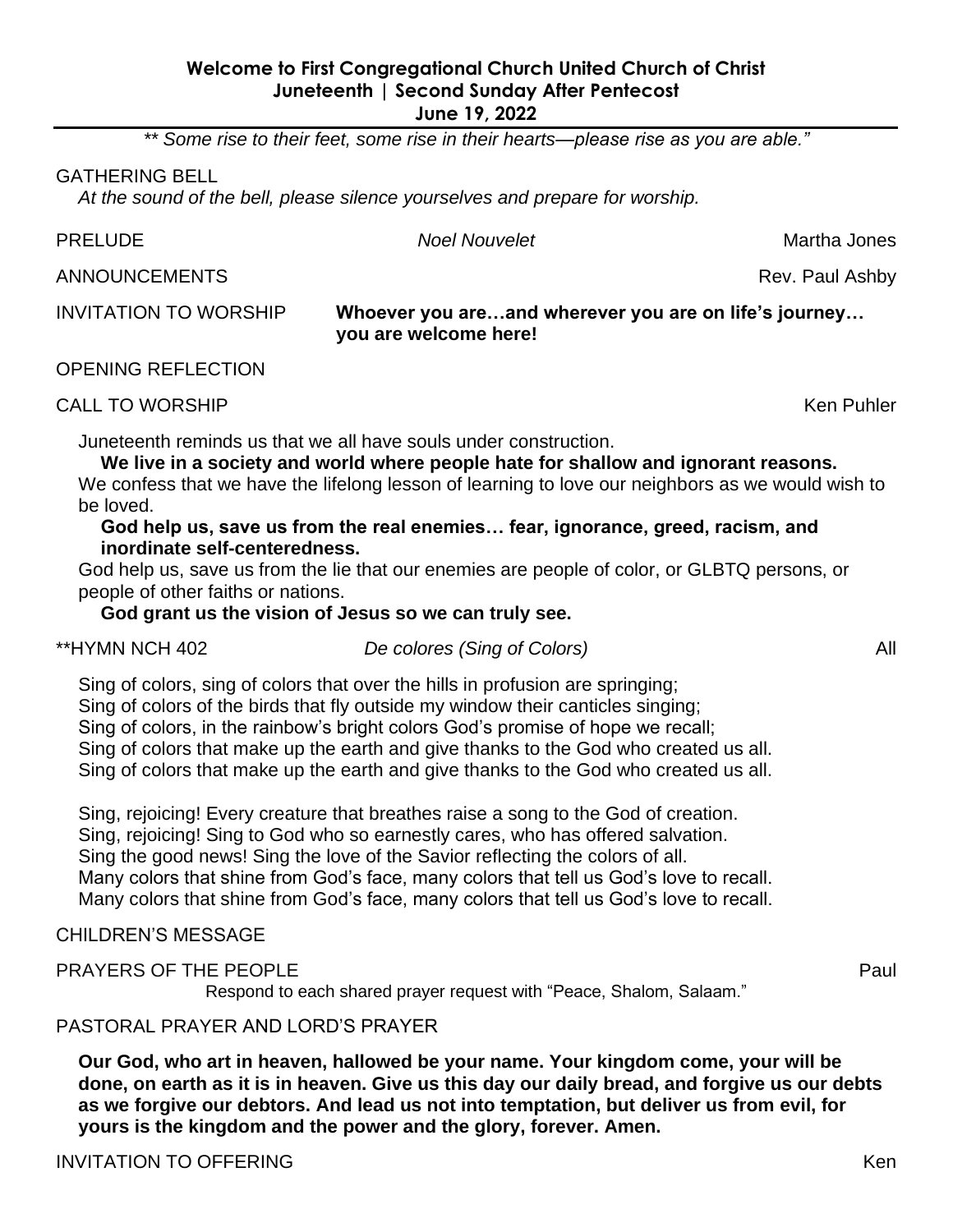| <b>OFFERTORY</b> | For Everyone Born, A Place at the Table                                             | Pam and All on refrain |
|------------------|-------------------------------------------------------------------------------------|------------------------|
|                  | And God will delight when we are creators of justice and joy, compassion and peace. |                        |
|                  | And God will delight when we are creators of justice, justice and joy.              |                        |

| <i><b>**DOXOLOGY</b></i> | Hal-le, hal-le hal-le-lu-ja. |  |
|--------------------------|------------------------------|--|
|--------------------------|------------------------------|--|

#### \*\*PRAYER OF DEDICATION AND A SERVICE OF A SERVICE OF A SERVICE OF A SERVICE OF A SERVICE OF A SERVICE OF A SERVICE OF A SERVICE OF A SERVICE OF A SERVICE OF A SERVICE OF A SERVICE OF A SERVICE OF A SERVICE OF A SERVICE OF

**Holy One, all children are Your children. We thank you for fathers for mentors and teachers who live out this truth. Enable us to open our hearts and arms to the children in our family, our church, our community. Let us listen to their stories of life and guide them to have a life that overcomes fear, ignorance, greed, racism and selfishness. Amen**

\*\*HYMN *Draw a Wider Circle* (tune: *Noel Nouvelet*) All

Draw a wider circle or, perhaps, erase. Spiral toward God's center, gravity of grace. Raze former fences marking out and in holy and unholy, sanctity and sin.

Planets spin in orbit, centered on a star; some will circle closely, some revolve afar. From any distance light illumines each. Through the void of darkness none is out of reach.

Do we measure margins just to feel secure, casting out the diff'rent, hoping to be pure? Christ is our center – bound'ry lines must fall. God's light flows unhindered; grace abounds for all.

SCRIPTURE Galatians 3:23-29, James 2:1-9

Now before faith came, we were imprisoned and guarded under the law until faith would be revealed. Therefore the law was our disciplinarian until Christ came, so that we might be justified by faith. But now that faith has come, we are no longer subject to a disciplinarian, for in Christ Jesus you are all children of God through faith. As many of you as were baptized into Christ have clothed yourselves with Christ. There is no longer Jew or Greek, there is no longer slave or free, there is no longer male and female; for all of you are one in Christ Jesus. And if you belong to Christ, then you are Abraham's offspring, heirs according to the promise.

 $\_$  , and the set of the set of the set of the set of the set of the set of the set of the set of the set of the set of the set of the set of the set of the set of the set of the set of the set of the set of the set of th

My brothers and sisters, do you with your acts of favoritism really believe in our glorious Lord Jesus Christ? For if a person with gold rings and in fine clothes comes into your assembly, and if a poor person in dirty clothes also comes in, and if you take notice of the one wearing the fine clothes and say, "Have a seat here, please," while to the one who is poor you say, "Stand there," or, "Sit at my feet," have you not made distinctions among yourselves, and become judges with evil thoughts? Listen, my beloved brothers and sisters. Has not God chosen the poor in the world to be rich in faith and to be heirs of the kingdom that he has promised to those who love him? But you have dishonored the poor. Is it not the rich who oppress you? Is it not they who drag you into court? Is it not they who blaspheme the excellent name that was invoked over you? You do well if you really fulfill the royal law according to the scripture, "You shall love your neighbor as yourself." But if you show partiality, you commit sin and are convicted by the law as transgressors.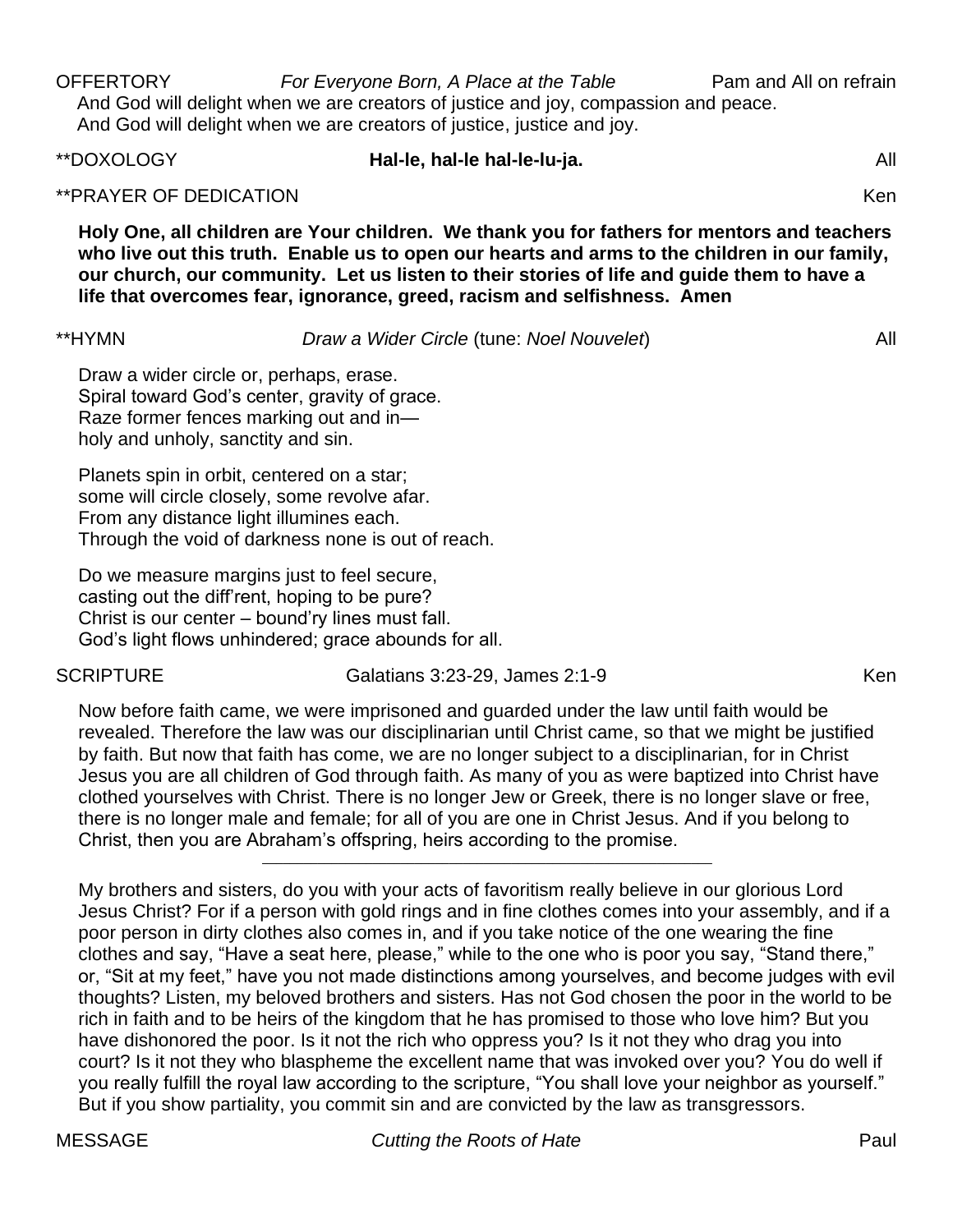There's a spirit in the air, telling Christians everywhere: "Praise the love that Christ revealed, living, working in our world."

Lose your shyness, find your tongue; tell the world what God has done: God in Christ has come to stay. Live tomorrow's life today.

Still the Spirit gives us light, seeing wrong and setting right: God in Christ has come to stay. Live tomorrow's life today.

When a stranger's not alone, where the homeless find a home: Praise the love that Christ revealed, living working in our world.

May the Spirit fill our praise, guide our thoughts and change our ways. God in Christ has come to stay. Live tomorrow's life today.

\*\* BENEDICTION Paul

UNISON SUNG BENEDICTION *World Peace Prayer* 

Lead us from death to life, from falsehood to truth, From despair to hope, from fear to trust. Lead us from hate to love, from war to peace, Let peace fill our hearts, let peace fill our world, Let peace fill our universe!

|           | Today's worship readers |
|-----------|-------------------------|
| preacher  | Paul Ashby              |
| liturgist | Ken Puhler              |
| musician  | Martha Jones            |

#### Acknowledgements

Today's Worship Leaders

Unless otherwise noted, music reprinted and/or streamed with permission. OneLicense #A-709231. All rights reserved.

- *Noel Nouvelet*, a French noel from the 15th century. Arranged by Mark Hayes © 1991, GlorySound, #202425.
- *De colores*, NCH 402. Mexican folk song arr Alfredo Morales. Public domain. English transl. © 1995, The Pilgrim Press, #62450.
- *Halleluja*, a Caribbean melody. Public domain.
- *For Everyone Born, a Place at the Table*. Words, Shirley Erena Murray © 1998, Hope Publishing Co. #09112. Music: Brian Mann © 2006, General Board of Global Ministries, #72277.
- *Draw a Wider Circle*. Tune : *Noel Nouvelet*, a French carol. Public domain. Words: Adam Tice © 2013, GIA Publications, Inc. #95205.
- *There's a Spirit in the Air*, NCH 294. Music: *Orientis Partibus*, a medieval French melody, harm. Richard Redhead, 1853 Ppublic domain. Text: Brian Wren © 1979, Hope Publishing Company. #22423.
- *Lead Us from Death to Life* (*World Peace Prayer*). Words of refrain by Satish Kumar. Tune by Marty Haugen © 1985 GIA Publications, Inc. OneLicense #00191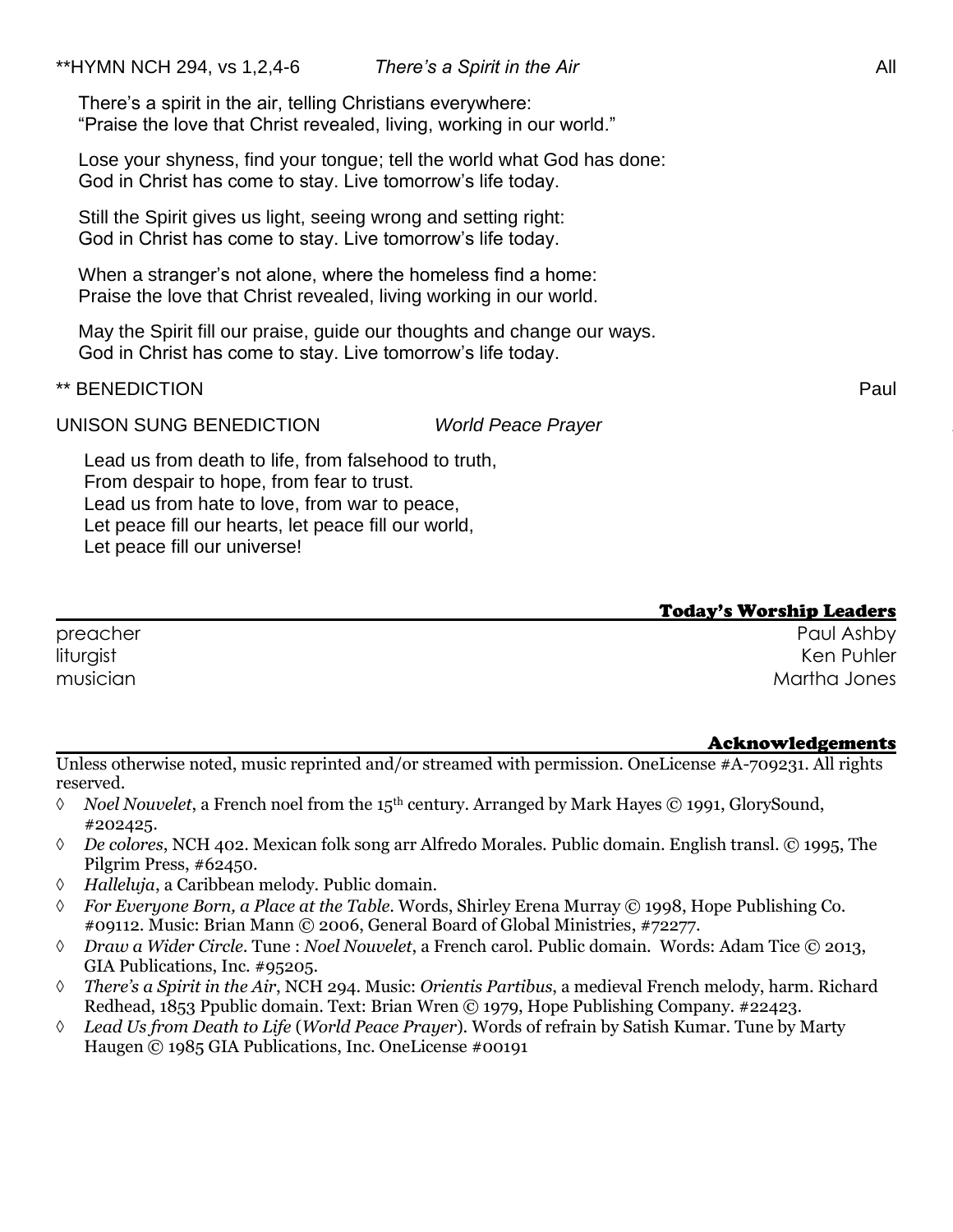| <b>FCUCC Staff</b> |   |  |
|--------------------|---|--|
|                    | . |  |

senior pastor revpaulashby@yahoo.com Rev. Paul Ashby

# *To call Pastor Paul:*

- ➢ *His cell phone, 970-793-8638. [Paul prefers calls over texts]*
- ➢ *His extension at church, 970-242-0298, x104.*
- ➢ *Home landline, 970-200-2668. [Paul is always up until midnight, do not be shy about calling late when there is need.]*

*To share a prayer request with the congregation, contact Beth Rakestraw, office@uccgj.org or 970- 242-0298 x 105.*

# Announcements

*Contact: Beth Rakestraw, Office Administrator, office@uccgj.org*

**Guest WiFi Access** | The name of our guest WiFi is FCUCC guest; the password is "welcomeall." **Join us for Coffee after worship** | You must be current on Covid vaccinations to join us for social events. Persons with underlying health conditions are encouraged to mask for indoor events.

**In-person Women's Coffee** | In-person Women's Coffee returns Tuesday, June 21, 10:00 am, Pilgrim Hall. **In-Person Men's Coffee** | An invitation to start again? How about Tuesday, June 21, 10:00 am in the Mayflower Room. All men welcome.

**New TOPS ( Take Off Pounds Sensibly) Chapter forming at UCC!| Organizational Meeting TODAY |11:15 am | Mayflower Room |** Please join us – Greg Biehn, Kathy Viglianco and Julie Krueger – to learn more. We will meet at the church one time per week for one hour – tentatively Thursdays at noon. No potions, prescribed plans or preaching (we will leave that to Pastor Paul) just support for you on your individual road to improved health. Maybe it is time to start a new chapter? Hope to see you there!.

**New Directory Update** | For the next several Sundays, a draft of the new directory will be available for your review. I'd like congregants to review their photos and contact information, make any necessary corrections, and initial next to the entries to show it has been reviewed. Your initials will also express your permission for your photo and contact information to appear in the directory. Arrangements for new photos or retakes can be made at that time.

**Mission & Outreach Ongoing Collections for Solidarity, Not Charity | We currently collect** hotel and personal size toiletries, water/milk jugs with their lids and plastic grocery bags for Solidarity, Not Charity.

**June Collection for Catholic Outreach | Beverages | Let's collect at least 100 cans or bottles or** cartons of juice and/or soda, cold drinks, soft drinks, soda-pop (or whatever y'all called it back home) to share with our thirsty friends here in the Valley.

**Five for Five Offerings: Strengthen the Church |** You may make your donation at any time during the month of June, using the special envelopes which will be made available to those who are worshipping in person, or you can make your donation online by visiting our website.

choir & bell director topcatkc@aol.com button which we karen Caton custodian Anna Driggs office administrator and the office@uccgi.org beth Rakestraw volunteer financial clerks finance@uccgj.org Nancy Palubicki & Martha Jones music coordinator and the matrix of the matrix of the music coordinator  $M$  . Martha Jones

# Pastoral Care